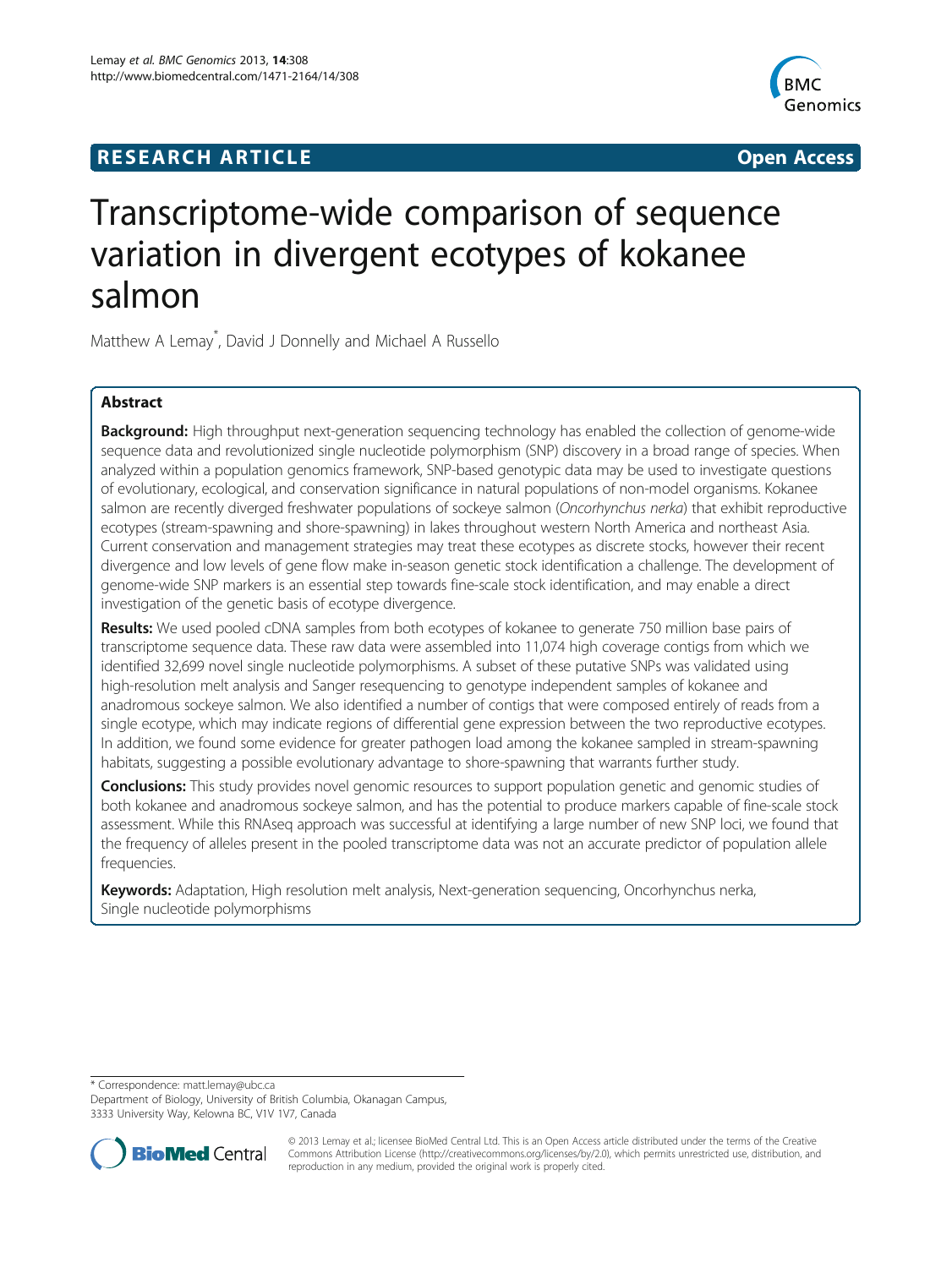# Background

Biology is currently undergoing a genomics revolution [[1](#page-9-0)]. With the increasing ubiquity of next-generation sequencing technology, it is now possible to rapidly generate millions of base pairs of DNA sequence data for a fraction of the per-base cost required for chain-termination Sanger sequencing. The result is an exponential increase in the abundance of genomic resources available for studying non-model organisms [\[2\]](#page-9-0). Single nucleotide polymorphisms (SNPs) have emerged as a marker of choice for populationlevel studies in the genomics era [[3](#page-9-0)[-5\]](#page-10-0). Due to their broad genomic distribution, direct association with functional significance, and ease of genotyping, SNPs represent an improvement over conventional markers such as amplified length polymorphisms (AFLPs) and expressed sequence tag (EST)-linked microsatellites. The efficiency of SNP discovery and validation may be further increased through targeting of the transcriptome (RNAseq; [\[6\]](#page-10-0)) or restrictionsite associated DNA tags (RAD; [[7,8\]](#page-10-0)).

The emerging field of population genomics has evolved in tandem with these novel technologies, incorporating genome-wide sequence data into the study of systems that historically would have been limited to a small number of neutral markers [\[9\]](#page-10-0). Central to a population genomic approach is the identification of statistical outlier loci that exhibit locus-specific patterns that are highly divergent from the rest of the genome, representing candidate regions under selection [[10](#page-10-0)-[12\]](#page-10-0). The combined signal from high density neutral and putatively adaptive SNPs throughout the genome offers great potential for investigating evolutionary and ecological questions in natural populations. For example, several recent studies have found that the use of outlier loci can reveal fine-scale population structure beyond what was previously inferred from conventional neutral markers (e.g. Atlantic herring [[13](#page-10-0)], Atlantic cod [[14](#page-10-0)], Atlantic salmon [[15](#page-10-0)]). Moreover, population genomic approaches that incorporate statistical outlier loci offer great potential for delineating conservation units [\[16,17](#page-10-0)] and informing fisheries management [[18](#page-10-0)].

Kokanee salmon are recently diverged land-locked populations of sockeye salmon (Oncorhynchus nerka) that exist in lakes throughout western North America and northeast Asia. Two reproductive ecotypes of kokanee have been described based on spawning behaviour and location. Stream-spawning kokanee migrate into tributaries in early autumn, display pronounced secondary sex characteristics, site defence, and redd formation. Conversely, shorespawning populations (also known as beach-spawners) breed much later in the autumn, lack secondary sex characteristics and site defence, and mate directly on the shoreline rather than migrating into tributaries [\[19,20\]](#page-10-0). In many lakes, the two ecotypes occur in sympatry. Although kokanee ecotypes display different reproductive traits and experience varying incubation environments, outside of the spawning season the ecotypes are panmictic within lakes and morphologically indistinguishable.

Throughout their range, kokanee constitute a heavily managed recreational fishery of great socioeconomic and ecological importance [\[21\]](#page-10-0). The ability to distinguish stream- and shore-spawning kokanee is an important goal for fisheries managers, as ecotypes may be differentially impacted by alternative conservation and management regimes with regard to water use, the protection of spawning habitat, and recreational harvest regulations. For example, conservation strategies for kokanee have focused primarily on the preservation of stream-spawning habitat by the formation of spawning channels. However, management efforts for shore-spawning populations are in their infancy and are hindered by a lack of data on the size of shore-spawning populations within lakes. While visual surveys of kokanee during the spawning season are quite accurate in streams, it is considerably more difficult to obtain visual measurement of shore-spawner abundance, especially in lakes where shore populations spawn at greater depth or at night. Kokanee management would be significantly enhanced by the identification of molecular markers capable of assigning individuals to the correct ecotype, however the identification of sufficiently finescale markers has been hindered by the recent divergence and correspondingly weak genetic structure of the two ecotypes [[18](#page-10-0)].

Previous studies using neutral loci have found evidence for low levels of genetic differentiation based on mitochondrial DNA haplotype and microsatellite loci, yet individual assignment probabilities to ecotype were generally low [[22](#page-10-0)-[24\]](#page-10-0). More recently, work using a panel of EST-linked microsatellite loci has identified a set of markers with a high association of genetic diversity with reproductive ecotype, suggesting that there may indeed be a genetic basis for the evolution of kokanee ecotypes [[18](#page-10-0)]. However these markers suffer from poor coverage across the genome and provide little information on the specific genes involved in the divergence of the two ecotypes.

Here, we evaluated an RNAseq approach for preferentially identifying SNPs of putatively adaptive significance within and among kokanee ecotypes. We used the Roche 454 GS FLX Titanium platform to generate transcriptomewide sequence data for pooled cDNA libraries of shoreand stream-spawning kokanee. These data were used for SNP discovery and subsequent validation in natural populations, enabling explicit investigations of ecotype-specific patterns of genetic variation.

# Results and discussion

## Sequencing and assembly

We generated  $\sim$ 750 million base pairs of sequence data corresponding to  $1.3 \times 10^6$  and  $1.4 \times 10^6$  reads for the shore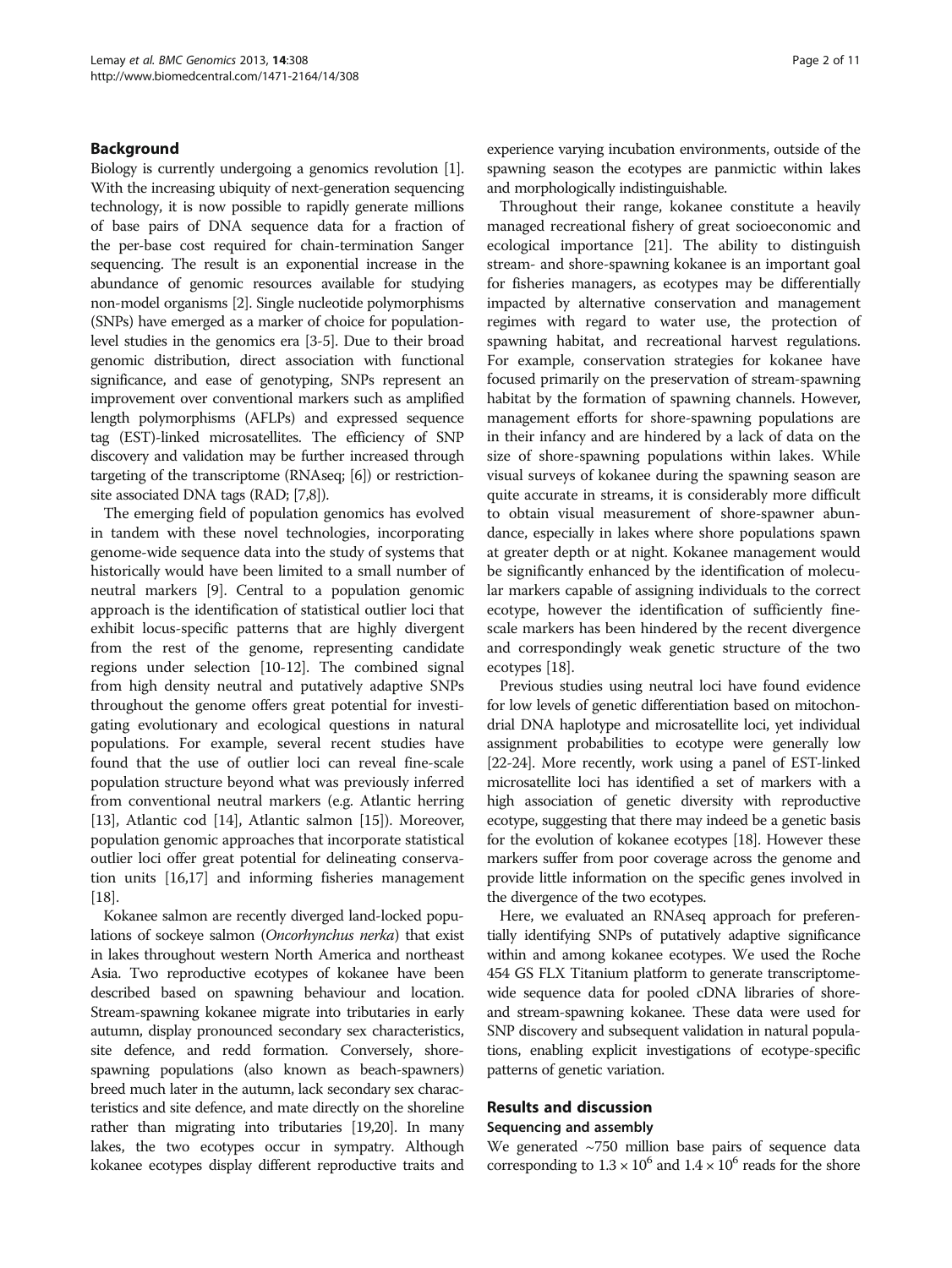<span id="page-2-0"></span>and stream-spawning cDNA libraries, respectively, with an average length of 271 bases per read (Table 1). A de novo assembly was carried out with the trimmed reads from both ecotype libraries in order to generate contigs to use as reference sequences; this assembly incorporated 87% of the transcriptome reads to produce 123,547 contigs (Table 2). We then mapped the raw reads back to these reference contigs separately for each ecotype and generated a refined data set consisting only of contigs that had a minimum average coverage of 5× for each ecotype and a minimum length of 200 bases. The resulting data set (hereafter referred to as the high coverage data set) was retained for downstream analyses (Table 2; Figure [1](#page-3-0); Additional file [1](#page-9-0) and Additional file [2\)](#page-9-0).

#### Transcriptome analyses and annotation

A genome duplication event in the early evolution of salmonids and subsequent diploidization has resulted in a genome in which isoloci and paralogous gene copies are common [\[25\]](#page-10-0). The presence of paralogous sequence variants (PSVs) among contigs would impede our ability to identify sequence variants between the two ecotypes. To address this problem, we used conservatively high similarity parameters during the *de novo* assembly in order to minimize the incorporation of PSVs within each contig [\[26,27\]](#page-10-0). In doing so, two separate but highly similar contigs may be created: one corresponding to functional coding sequence, the other to a PSV. To test for these redundancies in the data, a *de novo* assembly with a slightly reduced sequence-similarity value (0.90) was carried out on the high coverage contigs in order to identify any contig sequences that either partially or totally overlapped. Of the 13,593 contigs initially retained in the high coverage data set, 1,864 (13.7%) aligned with one other contig, and 643 (4.7%) aligned with two or more other contigs. These contigs were discarded from the high coverage data set. The remaining 11,085 contigs (81.5%) were unique and did not show similarity with any other contig.

The strict similarity value used to create the reference contigs may also explain the relatively short size of the contigs retained in the high coverage data set (average length = 595 bases). While the short contig size may limit some down-stream analyses, the minimization of PSVs in the data was of higher priority when optimizing the assembly parameters.

Table 1 Summary of next-generation sequence data obtained for each ecotype of Okanagan Lake kokanee

|                  | Shore-spawner library | Stream-spawner library |
|------------------|-----------------------|------------------------|
| No. of bases     | 371,876,524           | 373,169,057            |
| No. of reads     | 1.343.483             | 1.406.375              |
| Mean read length | 276.8 bases           | 265.3 bases            |

Table 2 Summary of the contigs present in each kokanee data set

|                      | Total<br>contigs | High coverage<br>data set <sup>1</sup> | Shore-unique<br>contigs | Stream-unique<br>contigs <sup>2</sup> |
|----------------------|------------------|----------------------------------------|-------------------------|---------------------------------------|
| No. of<br>contigs    | 123,547          | 11,074                                 | 277                     | 557                                   |
| Mean<br>coverage     | 75               | 37.0                                   | 6.8                     | 8.4                                   |
| Mean<br>length       | 463.7            | 594.8                                  | 374.2                   | 404.2                                 |
| Mean no.<br>of reads | 14.2             | 77.9                                   | 8.5                     | 12.7                                  |

 $1$  In the high coverage data set each contig has a minimum length of 200 bases and a minimum of 5x coverage for each ecotype. In addition, this data set has duplicate contigs and contigs that map to pathogen DNA sequences removed.

 $2 \overline{2}$  Contigs composed of reads from a single ecotype. Minimum length = 200 bases; minimum coverage = 5×. Contigs that map to pathogen DNA sequences have been removed.

A BLAST search of all contigs in the high coverage data set  $(n = 11,085)$  produced 4,410 positive matches to sequences in the NCBI database (minimum e-value cut-off =  $10^{-6}$ ; average e-value =  $1.9 \times 10^{-9}$ ). Of those contigs with positive BLAST hits, 60% matched published salmonid sequences (contigs matching Oncorhynchus sp. = 628; Salmo  $sp. = 1993$ ; all other salmonids = 12). In addition, eleven contigs were a positive match to the infectious hematopoietic necrosis virus (IHNV), a lethal virus that is enzootic in western North America and can have detrimental impacts on salmonid aquaculture [\[28](#page-10-0)]. These 11 contigs were subsequently removed from the high coverage data set for all further analyses. Of the high coverage contigs that had positive matches from the Blastx search, 2,285 were subsequently annotated with one or more gene ontology (GO) terms (Figure [2,](#page-4-0) Additional file [3](#page-9-0)).

#### Mitochondrial genome

There was coverage across all genes in the sockeye salmon mitochondrial genome [GENBANK: EF055889], representing 0.3% of the trimmed transcriptome reads  $(n = 6,824)$ .

#### SNP detection

Within the high coverage data set, 8,339 contigs contained SNPs that fell within our detection parameters (minimum coverage 8×, minimum variant frequency 10%, minimum reads per allele = 2, minimum central quality 20). From these contigs, we identified 32,699 putative SNPs that may be used for population genetic analyses of kokanee (Additional file [4\)](#page-9-0). Although there has been much focus on marker development in anadromous sockeye salmon [[29](#page-10-0)-[32\]](#page-10-0), to our knowledge, this is the first study that has identified SNPs specifically for reproductive ecotypes of kokanee.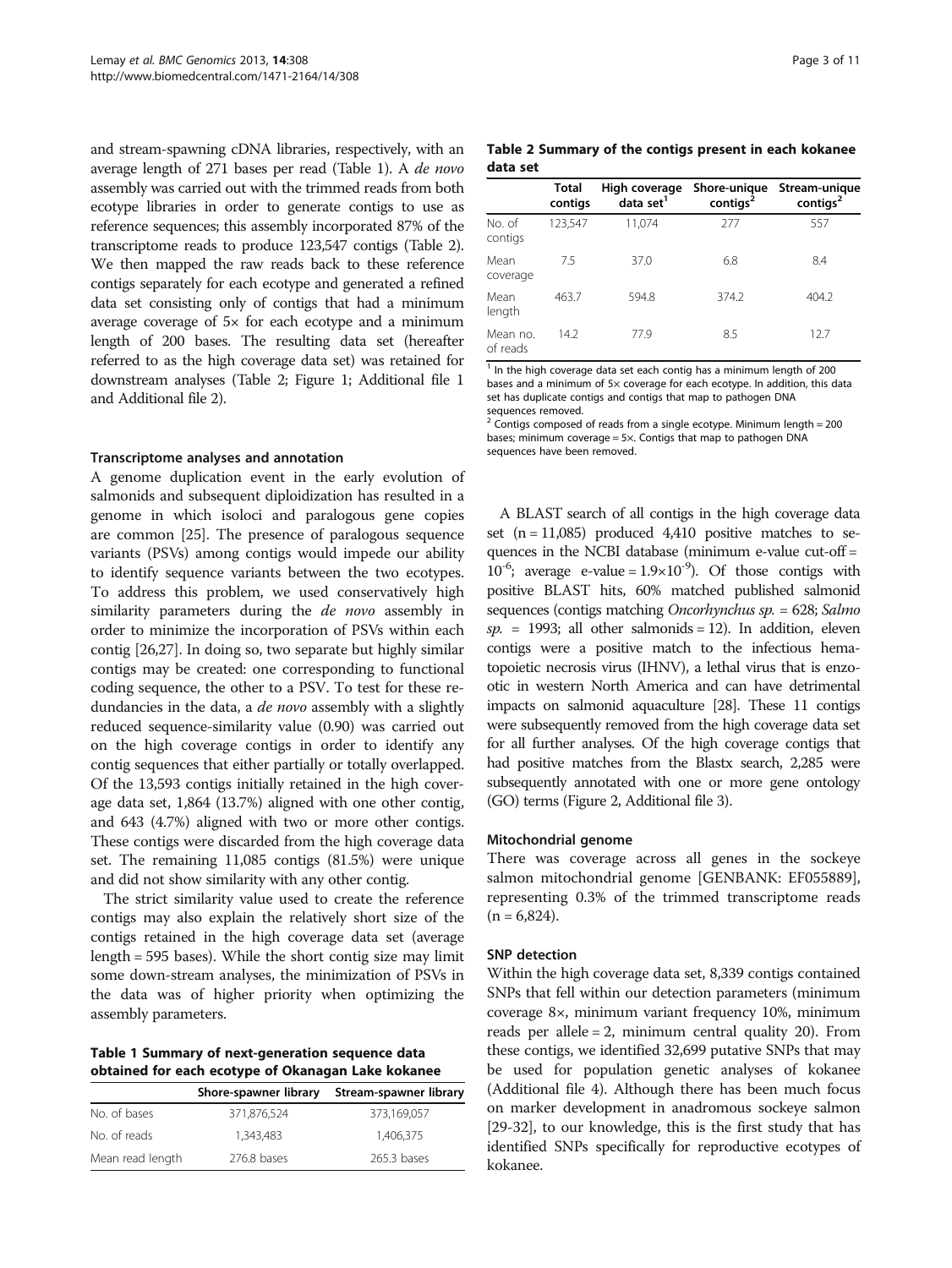<span id="page-3-0"></span>

Given that low levels of molecular divergence among ecotypes of Okanagan Lake kokanee have been observed in previous studies, we expected the majority of loci to display similar allele frequencies in both ecotypes. Of the putative SNPs identified in this study, 7,931 were polymorphic in both ecotypes, 12,835 were polymorphic in the stream ecotype but fixed in shore, and 11,933 were polymorphic in the shore ecotype but fixed in stream. There were no SNPs within our detection parameters that were fixed for alternate alleles in the two ecotypes.

In this study, the high frequency of loci that appear to be fixed in one ecotype may be artificially inflated as a result of the small sample size (only eight individuals per ecotype) in the pooled transcriptome libraries and/or due to the SNP detection parameters, which required a minimum of eight reads at a given site and at least two reads for each allele. If one ecotype had coverage below these cut-off values, then it would erroneously appear to be fixed at that site, even if there was some variation present. This could result if one ecotype under-expressed a given gene, preventing it from being detected at sufficiently high levels in the transcriptome data. These potential biases reflect the

trade-off between avoiding false SNPs resulting from sequence error, while attempting to account for all possible variation in the data.

The difference in the frequency of the major allele between ecotypes ranged from  $\langle$ 1-88% (mean = 19%). Ninety-five percent of all SNPs were contained within a divergence value of 44% or less, suggesting that the overall level of nucleotide divergence is low. The remaining 5% of loci ( $n = 1,493$ ) represented the most divergent SNPs, with values between 45–88%. These highly divergent SNPs may represent promising targets for ecotype discrimination, potentially associated with genes underlying ecological diversification.

# SNP validation

Primer pairs were designed for 36 loci such that they amplified a 60–200 base pair fragment containing a single SNP (Additional file [5\)](#page-9-0). Of these loci, 18 exhibited successful PCR amplification, were free of introns, and produced sufficiently clear high resolution melt (HRM) signal to attempt the subsequent genotyping validation. These loci were then used to genotype 32 stream-spawners, 32 shore-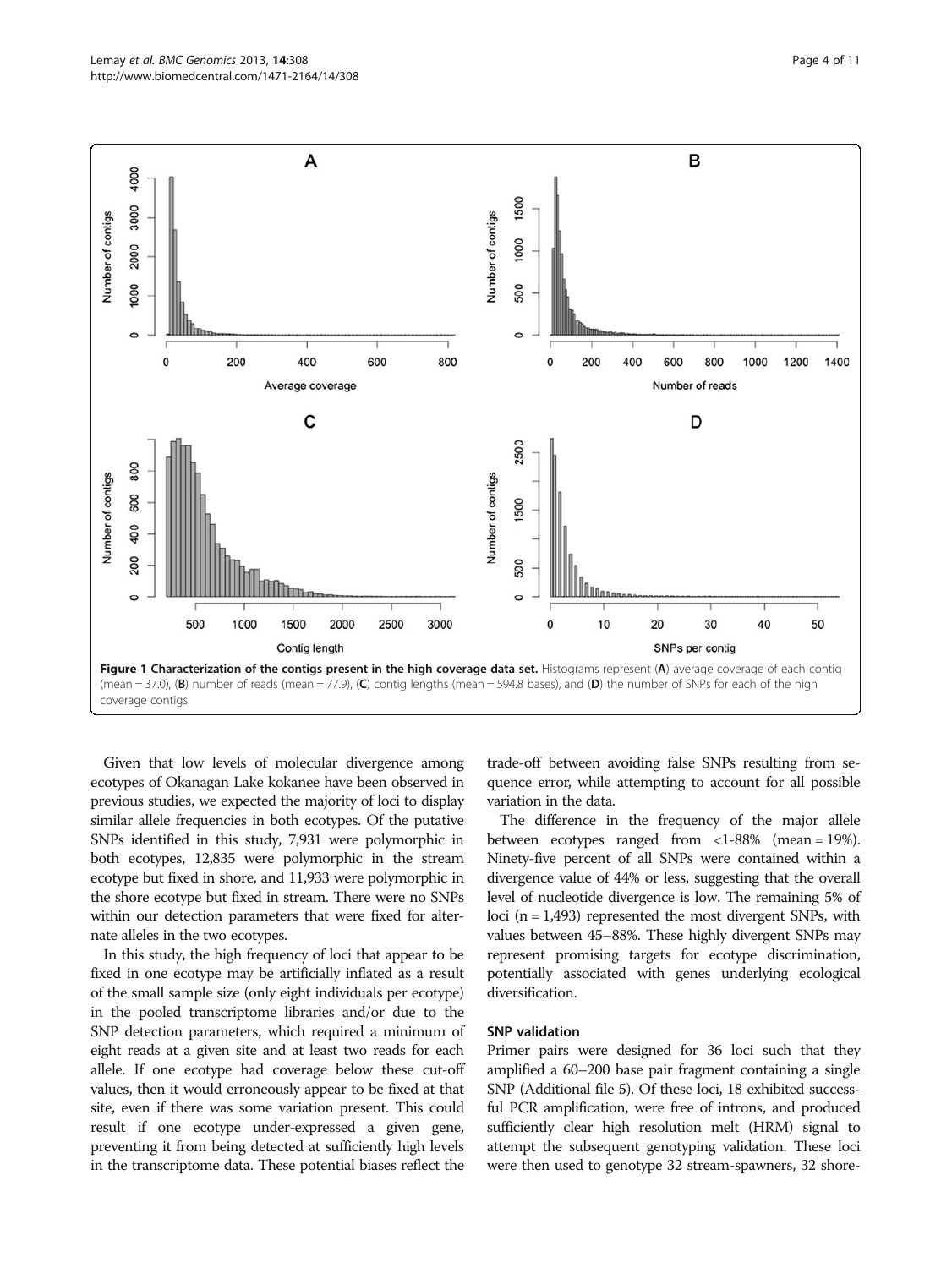#### <span id="page-4-0"></span>Lemay et al. BMC Genomics 2013, 14:308 Page 5 of 11 http://www.biomedcentral.com/1471-2164/14/308



spawners, and 24 anadromous sockeye salmon using HRM analysis. From the panel of 18 SNPs for which broad-scale HRM genotyping and Sanger validation was attempted, nine loci produced consistently scorable HRM clusters and were retained for downstream analyses.

Sanger sequence data for the remaining loci confirmed that the expected SNP site was indeed polymorphic, however the resulting HRM clusters were not sufficiently discrete to enable accurate genotype assignment. For these loci, Sanger sequencing identified either multiple melt curves with the same genotype or multiple genotypes within the same melt curve. Some of the inconsistencies with the HRM data may be explained by the reduced accuracy of HRM compared with other conventional genotyping methods such as TaqMan® assays [\[33\]](#page-10-0). Martino et al. [\[33](#page-10-0)] found that rare genotypes and low minor allele frequencies decreased the accuracy of HRM analysis. Both of these factors are likely present in our data given that we preferentially chose divergent loci that were fixed for a single allele in one population. The presence of additional polymorphic sites within the amplicon [[26](#page-10-0)] and the use of loci containing Class 3 (C/G) or Class 4 (A/T) SNPs [\[34](#page-10-0)] may also have been factors resulting in weakly differentiated clusters. Given that Sanger sequencing confirmed the presence of the expected polymorphism, we conclude that the failed assays were not due to errors with the initial SNP detection but rather reflect the limitations of the HRM assays at those loci.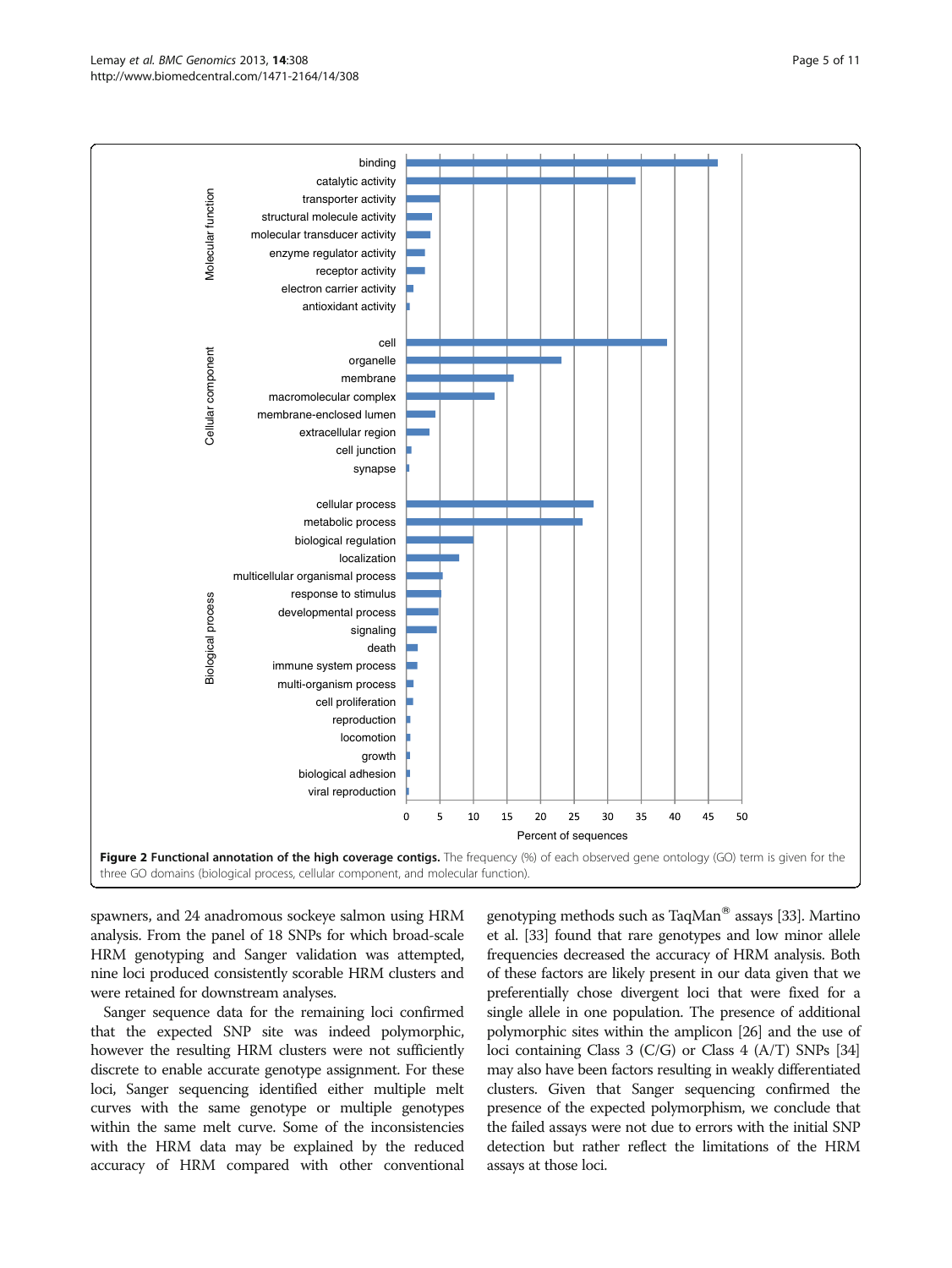There was no evidence of linkage disequilibrium among any of the nine loci for which genotypic data were obtained. One locus (One74958) showed a significant deviation from Hardy-Weinberg equilibrium (HWE) in all three populations tested (stream-spawning kokanee, shore-spawning kokanee and anadromous sockeye salmon). This may indicate the presence of a PSV at this locus [\[26\]](#page-10-0). One additional locus showed a significant deviation from HWE among the shore-spawning samples only (Table 3). Among the anadromous sockeye salmon samples used in this study, all SNPs showed similar patterns of allele frequencies to kokanee. These results indicate that SNP loci developed from the kokanee transcriptome data could also be useful for genotyping populations of anadromous sockeye salmon.

The frequency data obtained from HRM genotyping suggests that while the transcriptome data set provides a valuable tool for identifying novel SNPs, it is limited in its ability to infer population allele frequencies (Table 3). Small sample size in the pooled transcriptome libraries likely contributed to the observed inconsistencies between HRM genotypes and the allele frequencies predicted from the transcriptome data. We initially hypothesized that the most divergent SNPs in the transcriptome sample could indicate high-confidence targets for genetically discriminating ecotypes. Based on these results, however, we feel that the relative frequency of alleles present in the pooled transcriptome reads is not an appropriate surrogate for large-scale SNP genotyping followed by statistical outlier tests. The use of greater sample sizes within the pooled cDNA libraries may improve this outcome. Likewise, emerging protocols that utilize combinatorial labelling methods and RAD tags may provide more efficient and cost-effective alternatives for simultaneously discovering SNPs in non-model organisms and genotyping population-level samplings [\[7,8\]](#page-10-0).

#### Ecotype-unique data

We also generated additional data sets with contigs that contained only reads from a single ecotype (Table [2](#page-2-0), Additional file [6](#page-9-0)). The presence/absence of ecotype-specific contigs may represent candidates for differences in gene expression (rather than sequence variation) between ecotypes. Interestingly, we observed twice as many ecotypeunique contigs from the stream-spawning DNA library, which may indicate a number of genes that are not expressed by the shore ecotype during spawning. However, this discrepancy in ecotype-specific contigs could partially be accounted for by genes with very low levels of expression that were observed in one library by chance alone. A study specifically designed to examine differences in levels of gene expression may be useful at identifying divergence between the two ecotypes.

BLAST searches (Blastn, NCBI, max e-value =  $10^{-05}$ ) of the ecotype-unique contigs produced 150 positive matches in the shore-unique data set (mean e-value =  $1.1 \times 10^{-07}$ ) and 393 positive hits for contigs that are unique to the stream ecotype (mean e-value =  $2.1 \times 10^{-06}$ ). Interestingly, 12 stream-unique contigs (2%, including the highest coverage contig) were a match to Saprolegnia ferax [GENBANK: AY534144], a pathogenic water mould that is associated with pre-spawning mortality in salmonids [[35](#page-10-0)]. Contigs matching this pathogen were absent among the shore-unique contigs. Similarly, 92 stream-unique contigs (14%) were a match to Flavobacterium psychrophilum [GENBANK: AM398681], which is a bacterial infection associated with high levels of salmonid mortality [\[36](#page-10-0)]. Again, there were no matches to this pathogen among the shore-unique contigs. A similar pattern was also observed for contigs matching Gyrodactylus salmonis [GENBANK: JN230351], a pathogenic flatworm [\[37](#page-10-0)].

Table 3 Genetic diversity estimates from loci that were successfully genotyped using High Resolution Melt Analysis (HRMA)

| Locus     | $H_E/H_O$      |                 |                 | Major allele <sup>1</sup> frequency from HRMA (frequency predicted from transcriptome data) |              |         |
|-----------|----------------|-----------------|-----------------|---------------------------------------------------------------------------------------------|--------------|---------|
|           | Stream         | Shore           | Sockeye         | Stream                                                                                      | <b>Shore</b> | Sockeye |
| One74958  | $0.13 / 0.00*$ | $0.32 / 0.00*$  | $0.19 / 0.05$ * | 0.93(1.00)                                                                                  | 0.80(0.48)   | 0.90    |
| One81166  | 0.29 / 0.29    | 0.32 / 0.40     | 0.41 / 0.48     | 0.18(1.00)                                                                                  | 0.20(0.46)   | 0.28    |
| One81284+ | 0.47 / 0.57    | 0.43 / 0.61     | 0.47 / 0.57     | 0.74(1.00)                                                                                  | 0.70(0.54)   | 0.63    |
| One81385  | 0.20 / 0.22    | 0.38 / 0.36     | 0.19 / 0.22     | 0.79(0.52)                                                                                  | 0.75(1.00)   | 0.90    |
| One113434 | 0.32 / 0.40    | 0.32 / 0.40     | 0.00 / 0.00     | 0.80(1.00)                                                                                  | 0.80(0.77)   | 1.00    |
| One73115  | 0.43 / 0.52    | 0.44 / 0.47     | 0.16 / 0.17     | 0.78(0.42)                                                                                  | 0.67(0.79)   | 0.91    |
| One74836  | 0.49 / 0.37    | 0.50 / 0.53     | 0.43 / 0.46     | 0.58(0.33)                                                                                  | 0.58(0.65)   | 0.32    |
| One24190  | 0.22 / 0.25    | 0.35 / 0.45     | 0.44 / 0.48     | 0.88(0.31)                                                                                  | 0.77(0.85)   | 0.67    |
| One73476  | 0.50 / 0.61    | $0.50 / 0.25$ * | 0.50 / 0.57     | 0.57(0.35)                                                                                  | 0.56(0.70)   | 0.52    |

\*Denotes significant deviation from HWE following sequential Bonferroni correction.

 $<sup>1</sup>$  The identity of the major allele is defined as the allele with the highest frequency in the transcriptome data.</sup>

+The contig from which this locus was created had some overlap with one other contig (34452). Both contigs were subsequently removed from the high coverage data set. As the overlap did not impact the SNP site, this locus has been retained.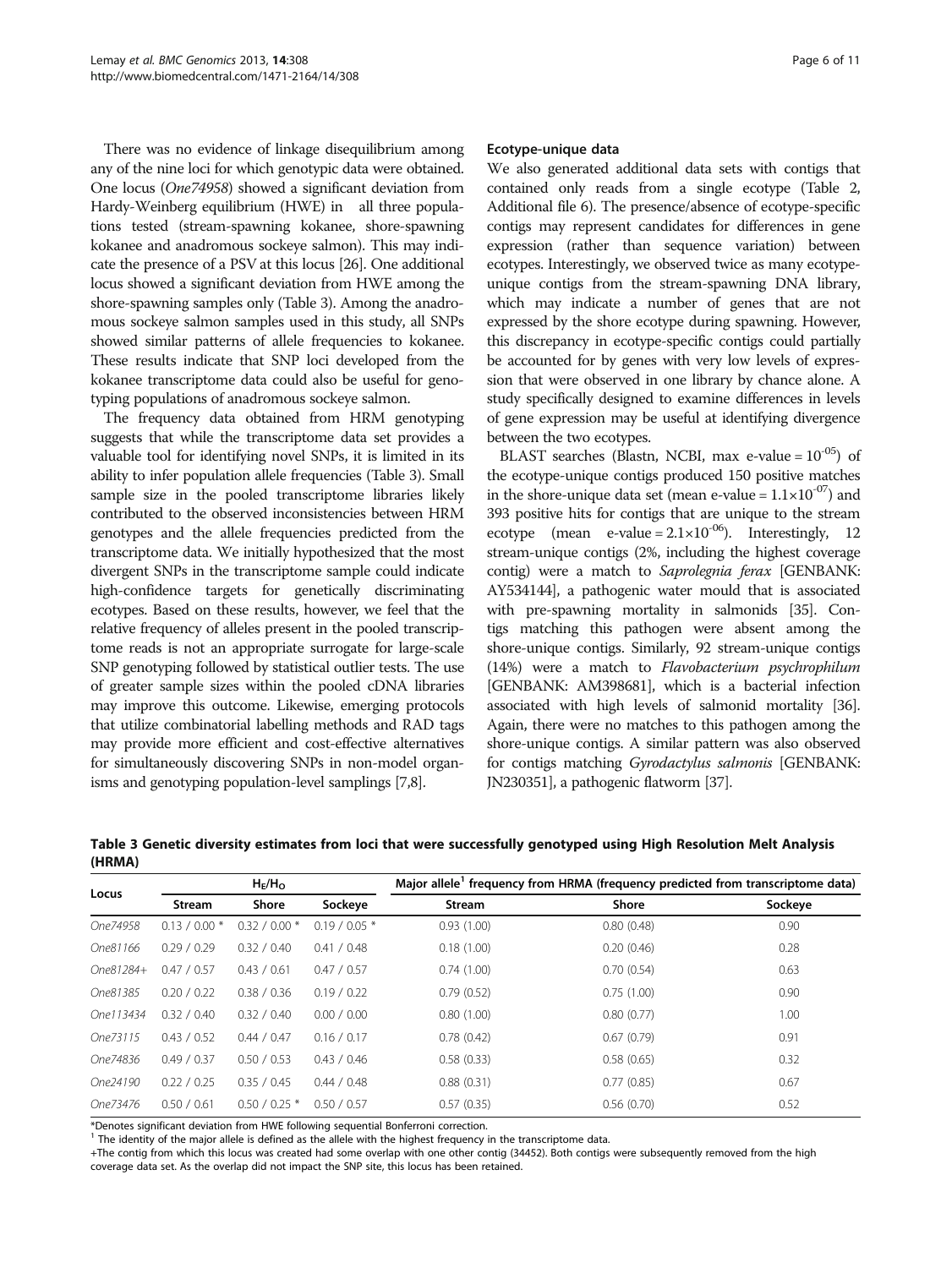To test the possibility that there were reads matching these pathogens that had not been assembled into contigs, we mapped the raw transcriptome reads from each library to the NCBI reference sequence from each of these pathogens. This assembly supported the prevalence of pathogen sequences among the stream ecotype transcriptome data (Table 4). The exception was IHNV, which had been identified in the high coverage data set and was expected to be present in both ecotypes.

Each of these pathogens is associated with reduced fitness in salmonids, not only by killing adults before they are able to spawn [\[35\]](#page-10-0), but also by persisting in the spawning location and infecting emerging juveniles in the next season [[36](#page-10-0)]. A reduction in pathogen sequences present among kokanee collected in shore-spawning habitats suggests the possibility that shore-spawning behaviour may have evolved, in part, as a way to reduce the pathogen load. While highly speculative, this hypothesis is consistent with other studies (Frazer and Russello, in review), which detected outlier loci associated with immune response in kokanee. Further, the fact that only internal organs and subcutaneous muscle tissue were sampled increases the probability that the observed pathogen sequences were indeed present within the fish tissue, rather then being environmental contaminants that could occur if external fin-clips or operculum punches had been collected. While the present study was not explicitly designed to address this question and may be influenced by stochastic factors, our preliminary results warrant

| Table 4 Number of next-generation sequencing reads     |
|--------------------------------------------------------|
| that aligned to reference sequences from four salmonid |
| pathogens                                              |

| Pathogen                                                | Number of reads aligned                 |         |  |
|---------------------------------------------------------|-----------------------------------------|---------|--|
| [GenBank accession]                                     | Stream-spawner Shore-spawner<br>library | library |  |
| Flavobacterium psychrophilum                            |                                         |         |  |
| Complete genome                                         | 7,393                                   | 219     |  |
| fAM3986811                                              |                                         |         |  |
| Gyrodactylus salmonis                                   |                                         |         |  |
| Partial ITS1, complete 5.8S rRNA<br>gene, partial ITS2  | 17                                      | 0       |  |
| [JN230351]                                              |                                         |         |  |
| Saprolegnia ferax                                       |                                         |         |  |
| Mitochondrion, complete genome                          | 393                                     | 1       |  |
| [AY534144]                                              |                                         |         |  |
| Infectious hematopoietic necrosis<br>virus <sup>1</sup> |                                         |         |  |
| Glycoprotein (G) and non-virion<br>protein (NV) genes   | 285                                     | 327     |  |
| [IHNGNVJ]                                               |                                         |         |  |

 $1$  IHNV was identified in the high coverage data set containing reads from both ecotypes and was not expected to show ecotype specificity.

future research to quantitatively compare the pathogen load among kokanee within each of the two spawning habitats.

All contigs that matched pathogen sequences where removed from the ecotype-unique data sets prior to downstream analyses. Blast2Go was then used to assign GO annotations to Blastx matches (e-value threshold =  $10^{-6}$ ) among the remaining contigs that were unique to each ecotype. This analysis found sequence similarity matches for 160 and 76 contigs from the stream and shore data sets, respectively. From these contigs with positive BLAST matches, 64 stream contigs and 34 shore contigs were subsequently annotated with at least one GO term (Figure [3](#page-7-0)).

# Conclusions

In this study, we harnessed next-generation sequencing technology in order to compare transcriptome-wide patterns of sequence variation among divergent ecotypes of kokanee salmon. We identified 32,699 putative SNPs that could be used for population genetic and genomic studies of both kokanee and anadromous sockeye salmon. We further detected contigs that were unique to each ecotype, which may be indicative of differential gene expression, as well as preliminary evidence for variable pathogen load associated with spawning location.

# Methods

# Sample collection, RNA extraction, and next-generation sequencing

Kokanee were collected during spawning from four stream-spawning sites and three shore-spawning sites in Okanagan Lake, British Columbia (Additional file [7](#page-9-0)). Animal collections and tissue sampling complied with University of British Columbia animal care protocol #A11-0127 and British Columbia Ministry of Environment collection permit #PE10-66394. A total of eight individuals per ecotype were immediately sacrificed upon collection and dissected in the field. For each of these individuals, five different tissues (heart, liver, muscle, gonad, and olfactory bulb) were harvested and immersed in separate 5ml screw-cap vials containing  $2.5$  ml of RNALATER® (Life Technologies) solution. Samples were held at 4°C for 24 hrs and then stored at −20°C until needed. RNA was extracted from each tissue type using the RNEASY UNIVERSAL MINIKIT (Qiagen) following the manufacturer's protocol.

Two normalized cDNA libraries (Evrogen, Russia) were constructed using pooled RNA from all shore-spawners (5 tissues  $\times$  8 individuals) and all stream-spawners (5 tissues  $\times$ 8 individuals). The two resulting cDNA libraries were each subject to a full run of 454 GS FLX Titanium sequencing at the Genome Quebec core facility. Pooling of multiple individuals in each sample was used to provide a preliminary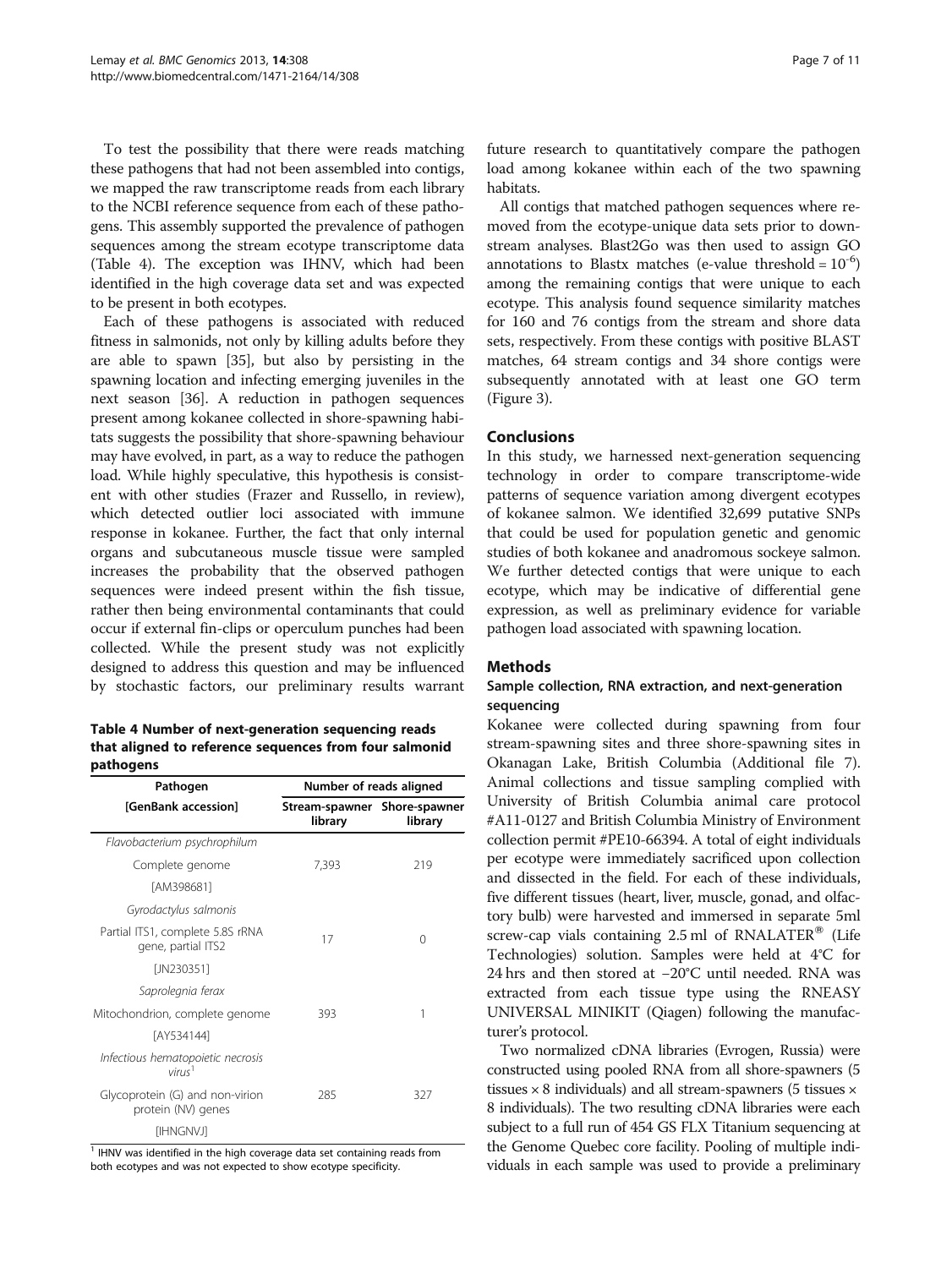#### <span id="page-7-0"></span>Lemay et al. BMC Genomics 2013, 14:308 Page 8 of 11 http://www.biomedcentral.com/1471-2164/14/308



indication of genetic variation within and among ecotypes; the combination of five tissue types for each individual was used to maximize the diversity of expressed genes present in each library. RNA samples were normalized to increase the likelihood that rare transcripts were detected in the sequence data. The raw read data from each library was deposited at the NCBI Sequence Read Archive (project # SRP021088) with the following accessions: Stream reads SRR827512, SRR827513; shore reads SRR827572, SRR827573.

#### Assembly

The CLC GENOMICS WORKBENCH (CLC Bio) v.4.8 was used for initial read trimming. Low quality (quality limit 0.05) and very short reads (<100 bases), terminal nucleotides (five from each end), and 454 sequencing adapters and primers were removed from the data set prior to assembly. A *de novo* assembly was then carried out using CLC GENOMICS WORKBENCH v.4.8 (similarity = 0.96, length fraction 0.5) in order to generate reference contigs for subsequent analyses. A conservatively high similarity value was used in our assembly in order to minimize the incorporation of PSVs within these reference contigs [[26,27\]](#page-10-0).

To facilitate a comparison of sequence variation between the two ecotypes, the consensus sequence from each contig created during the *de novo* assembly was used as a reference to map the stream and shore reads separately (CLC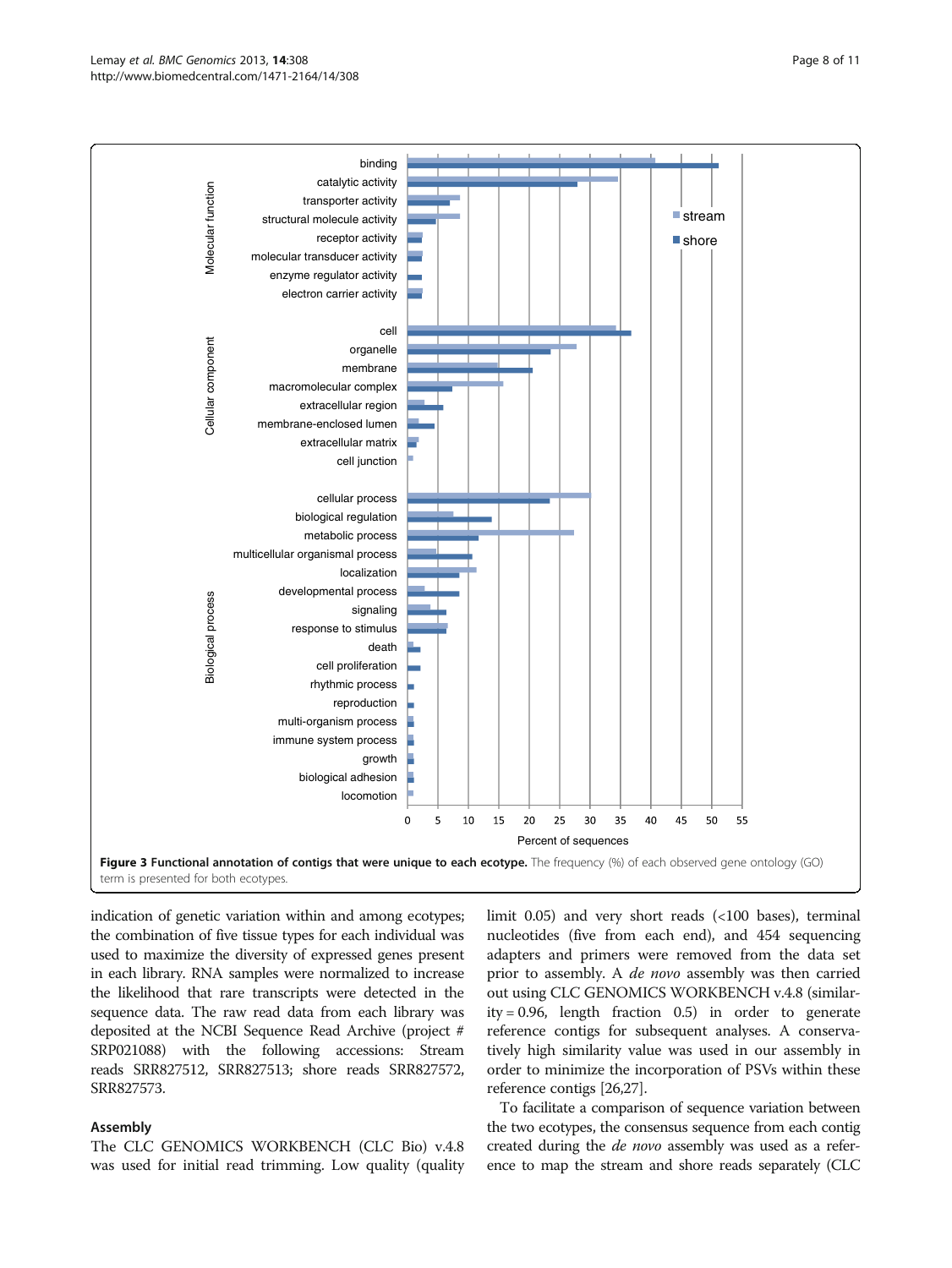GENOMICS WORKBENCH v.5.5; similarity = 0.96, length fraction 0.5). We retained only those contigs with a minimum length of 200 bases and an average coverage greater than 5× for each ecotype (hereafter referred to as the high coverage data set).

We also generated data sets containing those contigs that were composed of reads from only a single ecotype (same parameters as above, minimum coverage =  $5x$ ; minimum length = 200 bases). These two 'ecotypeunique' data sets may suggest target genes for subsequent studies examining differences in gene expression among ecotypes.

# Mitochondrial genome

While there is not yet a fully assembled and annotated salmon nuclear genome, an annotated mitochondrial genome sequence is available for most salmonid species. To assess the prevalence of mitochondrial genes in the transcriptome data, we used the mitochondrial genome for sockeye salmon [GENBANK: EF055889] as a reference to map the kokanee transcriptome reads (CLC GENOMICS WORKBENCH v.4.8, similarity = 0.90).

# Transcriptome analysis and annotation

The high coverage data set was subject to sequence similarity searches using Blast2Go v.2 [\[38,39\]](#page-10-0). For this analysis, a Blastx search was performed using the NCBI nr database (e-value threshold =  $10^{-6}$ , HSP length cut-off = 33). The top five hits for each contig were retained. Following the Blastx search, GO analysis was carried out in order to obtain hierarchical structure information with respect to the three GO domains (molecular function, biological process, and cellular component). This analysis was carried out using Blast2Go v. 2 (e-value threshold =  $10^{-6}$ , HSP length cut-off = 20, GO weight = 5).

Sequence similarity searches were also carried out for all contigs in each of the ecotype unique data sets. Both Blastx (same parameters as above) and Blastn (maximum e-value threshold =  $10^{-5}$ ) searches were performed. Blast2Go v.2 was again used to assign GO annotations to contigs (same parameters as above).

A de novo assembly (CLC GENOMICS WORKBENCH  $v5.5$ ; similarity = 0.90, length fraction = 0.5) was carried out using all contigs in the high coverage data set in order to identify contigs with overlapping portions. Redundancies among the contigs may indicate the presence of PSVs or be indicative of alternative splicing within the transcriptome data. Contigs that overlapped with one or more other contigs were removed from the high coverage data set.

#### SNP discovery

The working data set of high coverage contigs was screened for SNPs using the CLC GENOMICS WORKBENCH v. 5.5 (minimum coverage 8×, minimum variant frequency 10%, minimum reads per allele = 2, minimum central quality 20). By carrying out mapping and SNP detection separately for the two ecotypes and then combining the resulting SNP tables, it was possible to determine the number and percent of reads that matched the reference contig sequence at each SNP site. The absence of a polyorphism (fixation) in one ecotype was evident as either 100% of reads matching the reference (in this case no SNP would be observed in the table for this ecotype) or 100% of reads possessing a nucleotide other than that of the reference sequence. For example, a fixed difference for a given location would be scored when one ecotype was 100% different from the reference contig sequence, while the other ecotype displayed no polymorphism at that site (i.e. 100% match to the reference). Using this approach we were able to characterize all SNPs as being either: (a) polymorphic in both ecotypes; (b) fixed in one ecotype, polymorphic in the other; or (c) fixed for different alleles in each ecotype. Polymorphic sites with more than two alleles and sites with read ambiguity were removed from the data. Variation in the form of indels was not examined in this study.

A divergence value (based on the index implemented in Juekens et al. [\[40\]](#page-10-0)) was calculated for each SNP, defined as the absolute value of the difference in the frequency of the major allele among ecotypes. For example, a SNP that was fixed for a different allele in each ecotype would have a divergence value = 1.0; a SNP where the major-allele was fixed in shore and had a frequency of 60% in stream would have a divergence value = 0.40. The approach was used to putatively identify the most divergent polymorphic sites within the transcriptome.

#### SNP validation

A subset of 36 SNPs was used to genotype an independent sample of kokanee in order to validate this ascertainment procedure. Validation of candidate SNPs was carried out following a pipeline similar to that implemented by Seeb et al. [\[26\]](#page-10-0). Briefly, primers were designed using PRIMER3 [[41](#page-10-0)] such that they would amplify a  $~60$ -200 bp fragment that encompassed a single SNP. Loci that produced a single clean amplicon with no detectable introns were used to genotype 88 individuals using HRM analysis (see below).

Each PCR reaction contained  $1.25 \mu l$  of  $10 \times$  buffer, 1.25 μl of 2 mM dNTP mix, 0.5 μl of 10 mM forward and reverse primer, 0.5 units of Kapa Taq polymerase (Kapa Biosystems), 20–100 ng of DNA template, and ultra pure water for a total reaction volume of 12.5 μl. For each reaction, a touchdown PCR procedure was implemented using a Veriti thermal cycler (Applied Biosystems). The program had an initial denaturation at 94°C for 2 minutes, followed by 10 cycles at 94°C for 30 seconds, 60°C for 30 seconds, and 72°C for 30 seconds, with the annealing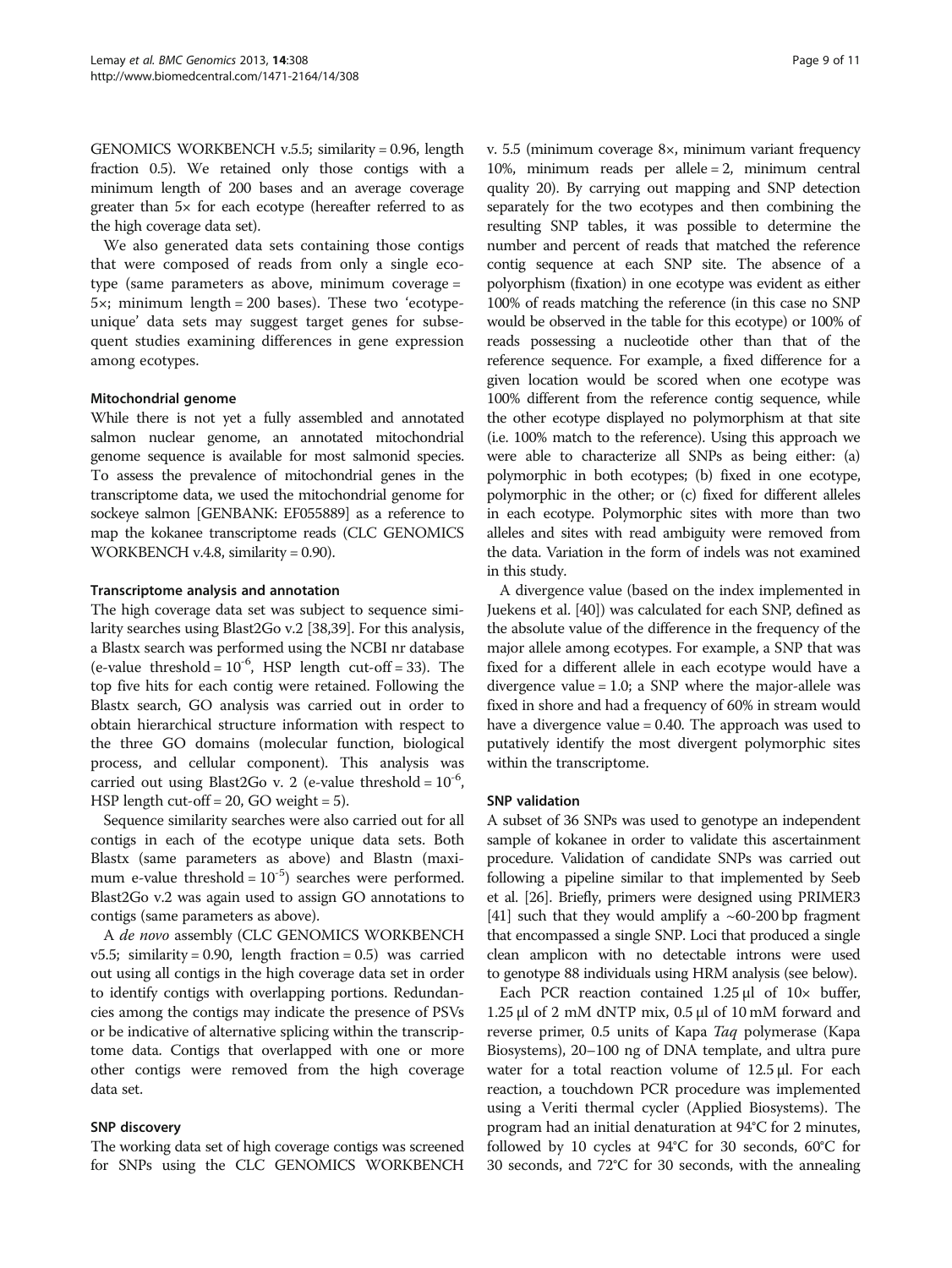<span id="page-9-0"></span>temperature decreasing by 1.0°C per cycle. This was followed by 25 cycles at 94°C for 30 seconds, 50°C for 30 seconds, and 72°C for 30 seconds. The final cycle had an extension of 72°C for 2 minutes and was then held at 4°C. PCR products were run on a 1.5% agarose-gel in order to obtain a preliminary assessment of the quality and size of the amplicon. Loci that showed evidence for the presence of introns (larger PCR products then expected), or had multiple bands were not retained for subsequent analyses.

Loci that produced a single clean PCR product of the anticipated size were then evaluated by HRM analysis using DNA samples from 32 stream-spawners and 32 shore-spawners from Okanagan Lake. For detailed sampling methods for the kokanee DNA samples see Russello et al. [\[18\]](#page-10-0). In addition, 24 anadromous sockeye salmon DNA samples were included in this analysis. These samples were collected by the Okanagan Nation Alliance from Osoyoos Lake, British Columbia, which is the closest extant population of sockeye salmon from the same drainage system as Okanagan Lake. Fin clips were removed from mature adults during the spawning season in September 2011. DNA was extracted using a NucleoSpin Tissue Kit (Macherey Nagel) following the manufacturers suggested protocol for 96 well plates.

Each HRM reaction contained 7.2 μl of Precision Melt Supermix (Bio-Rad), 0.4 μl of each primer, 20–100 ng of DNA template, and ultra pure water for a total reaction volume of 20 μl. HRM analyses were run in 96 well plates on a Bio-Rad CFX96 Touch™ real time PCR detection system. A two-step touchdown PCR protocol was used starting with an initial denaturation step at 95°C for 2 minutes, followed by 9 cycles of 95°C for 10 seconds, 60°C for 30 seconds, with the annealing temperature decreasing by 1°C per cycle. This was followed by 43 cycles of 95°C for 10 seconds and 50°C for 30 seconds. The final PCR cycle consisted of 95°C for 30 seconds followed by 55°C for 1 minute. A plate read was obtained at the end of every PCR cycle. The melt curve data were obtained starting at 70°C and increasing by 0.2°C every 10 seconds to a maximum of 95°C. During the melting stage a plate read was obtained at every 0.2°C increment. Melt curve data were analyzed using the Bio-Rad CFX proprietary software.

SNPs that demonstrated multiple clusters of HRM curves (i.e. polymorphic loci) were subjected to Sanger resequencing on an ABI 3130 Genetic Analyzer to confirm their genotype. Given that each HRM cluster should represent a single SNP genotype, 1–2 individuals from each cluster were sequenced in order to determine the genotype of each cluster.

For each locus that was successfully genotyped, we calculated expected and observed heterozygosity, and tested for deviations from Hardy-Weinberg and linkage equilibrium. These analyses were carried out using GenePop v.4 [[42](#page-10-0)] followed by a sequential Bonferroni correction for multiple tests [\[43](#page-10-0)]. In addition, the allele frequencies observed from HRM genotyping of each locus were compared with the frequency expected from the pooled transcriptome read data. For consistency, the major-allele was defined as the allele with the highest frequency observed in the transcriptome data.

# Additional files

[Additional file 1:](http://www.biomedcentral.com/content/supplementary/1471-2164-14-308-S1.txt) High coverage contig sequences. In FASTA format containing the sequence of all high coverage contigs used for SNP detection (minimum length = 200 bases, minimum coverage =  $5 \times$  for each ecotype).

[Additional file 2:](http://www.biomedcentral.com/content/supplementary/1471-2164-14-308-S2.csv) Characterization of high coverage contigs. Listing the length, coverage, number of reads, and top Blastx hit (NCBI) for each of the high coverage contigs.

[Additional file 3:](http://www.biomedcentral.com/content/supplementary/1471-2164-14-308-S3.csv) GO terms for each high coverage contig. Listing the contig name and GO annotation information for each of the three GO domains: Biological process (BP), molecular function (MF), cellular component (CC).

[Additional file 4:](http://www.biomedcentral.com/content/supplementary/1471-2164-14-308-S4.csv) SNP information. Characterizing the 32,699 SNPs identified in the high coverage data set.

[Additional file 5:](http://www.biomedcentral.com/content/supplementary/1471-2164-14-308-S5.doc) SNP primers. Containing the primer sequences and locus information for all loci for which HRM validation was attempted.

[Additional file 6:](http://www.biomedcentral.com/content/supplementary/1471-2164-14-308-S6.txt) Ecotype unique contig sequences. In FASTA format containing the sequence of all contigs that were composed entirely of reads from a single ecotype (minimum length = 200 bases, minimum  $coverace = 5 \times$ ).

[Additional file 7:](http://www.biomedcentral.com/content/supplementary/1471-2164-14-308-S7.doc) Sample collection. Containing the sampling locations of all kokanee used to generate the two pooled transcriptome libraries.

#### Competing interests

The authors declare that they have no competing interests.

#### Authors' contributions

MR and ML designed the study. ML collected tissue samples, carried out lab work, analyzed data and drafted the manuscript. DD carried out lab work and assisted with data analysis. MR obtained the funding, assisted with analyses, and helped draft the manuscript. All authors read and approved the final manuscript.

#### Acknowledgements

We thank Paul Askey (BC Ministry of Forests, Lands, and Natural Resource Operations) and Jason Webster (Chara Consulting) for field expertise and sampling advice. We also thank Richard Bussanich (Okanagan Nation Alliance) for providing Osoyoos Lake sockeye salmon samples. Jim Seeb (University of Washington) offered helpful feedback regarding the SNP discovery and validation pipeline. Mark Rheault and Deanna Gibson provided some of the necessary lab equipment and the Génome Québec Innovation Centre provided technical assistance. This work was funded by Genome BC Strategic Opportunities Fund grant # 130 (MR) and NSERC Discovery Grant # 341711–07 (MR). ML was partially supported by an NSERC Postgraduate Scholarship.

#### Received: 19 October 2012 Accepted: 1 May 2013 Published: 7 May 2013

#### References

- 1. Wolfe KH, Li WH: Molecular evolution meets the genomics revolution. Nat Genet 2003, 33:255–265.
- 2. Allendorf FW, Hohenlohe PA, Luikart G: Genomics and the future of conservation genetics. Nat Rev Genet 2010, 11:697–709.
- 3. Brumfield RT, Beerli P, Nickerson DA, Edwards SV: The utility of single nucleotide polymorphisms in inferences of population history. Trends Ecol Evol 2003, 18:249–256.